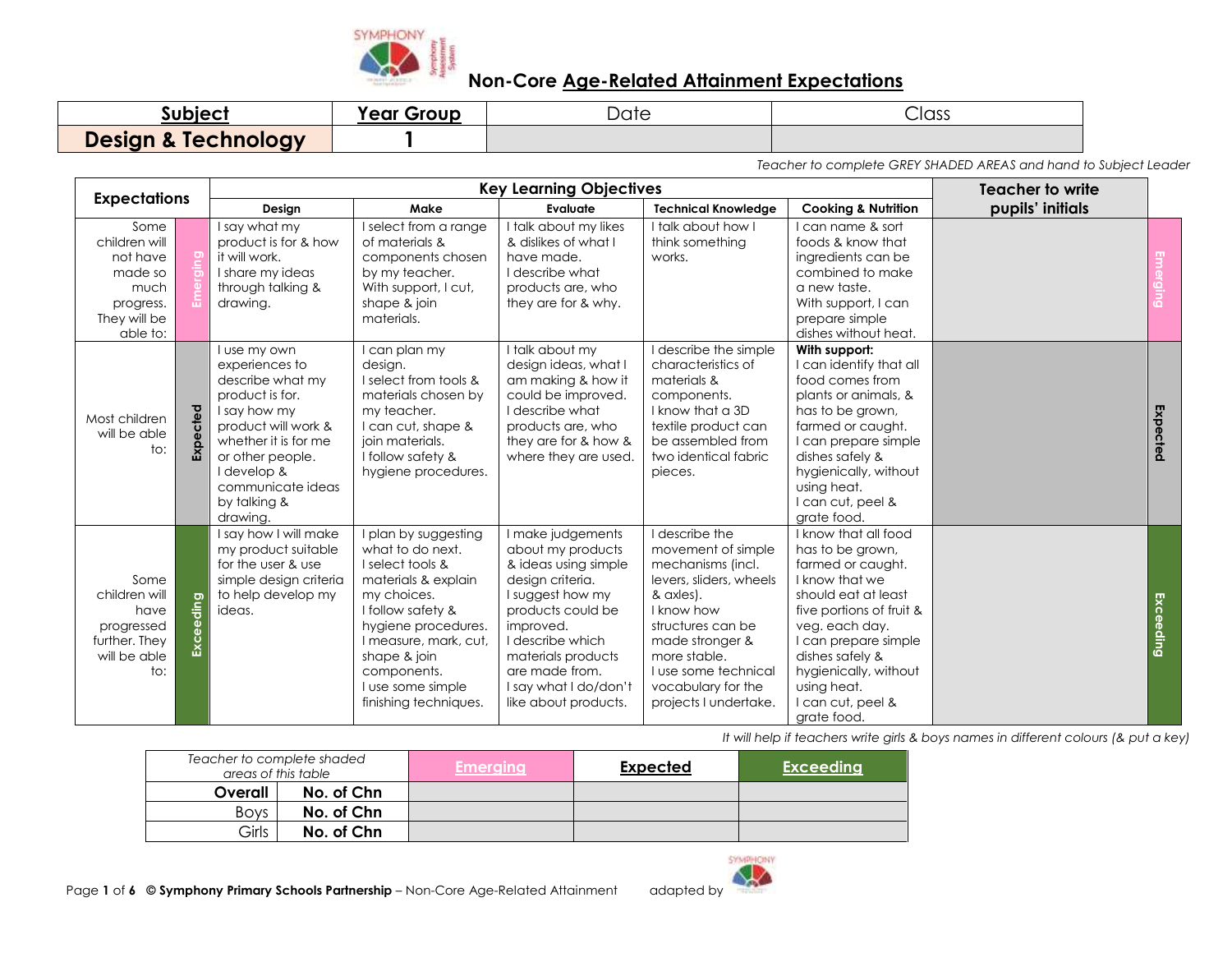

| subject                        | Year Group | ∽<br>Date | Class |
|--------------------------------|------------|-----------|-------|
| <b>Design &amp; Technology</b> |            |           |       |

*Teacher to complete GREY SHADED AREAS & hand to Subject Leader*

|                                                                                               |           |                                                                                                                                                                                                                 |                                                                                                                                                                                                                                                                      | <b>Key Learning Objectives</b>                                                                                                                                                                                                                                                             |                                                                                                                                                                                                                                                                            |                                                                                                                                                                                                                                                                                          |                  |           |  |
|-----------------------------------------------------------------------------------------------|-----------|-----------------------------------------------------------------------------------------------------------------------------------------------------------------------------------------------------------------|----------------------------------------------------------------------------------------------------------------------------------------------------------------------------------------------------------------------------------------------------------------------|--------------------------------------------------------------------------------------------------------------------------------------------------------------------------------------------------------------------------------------------------------------------------------------------|----------------------------------------------------------------------------------------------------------------------------------------------------------------------------------------------------------------------------------------------------------------------------|------------------------------------------------------------------------------------------------------------------------------------------------------------------------------------------------------------------------------------------------------------------------------------------|------------------|-----------|--|
| <b>Expectations</b>                                                                           |           | Design                                                                                                                                                                                                          | Make                                                                                                                                                                                                                                                                 | Evaluate                                                                                                                                                                                                                                                                                   | <b>Technical Knowledge</b>                                                                                                                                                                                                                                                 | <b>Cooking &amp; Nutrition</b>                                                                                                                                                                                                                                                           | pupils' initials |           |  |
| Some<br>children will<br>not have<br>made so<br>much<br>progress.<br>They will be<br>able to: |           | I use my own<br>experiences to describe<br>what my product is for.<br>I say how my product<br>will work & whether it is<br>for me or other people.<br>I develop &<br>communicate ideas by<br>talking & drawing. | I can plan my design.<br>I select from tools &<br>materials chosen by my<br>teacher.<br>I can cut, shape & join<br>materials.<br>I follow safety &<br>hygiene procedures.                                                                                            | I talk about my design<br>ideas, what I am<br>making & how it could<br>be improved.<br>I describe what<br>products are, who they<br>are for & how & where<br>they are used.                                                                                                                | I describe the simple<br>characteristics of<br>materials &<br>components.<br>I know that a 3D textile<br>product can be<br>assembled from two<br>identical fabric pieces.                                                                                                  | With support:<br>I can identify that all<br>food comes from plants<br>or animals, & has to be<br>grown, farmed or<br>caught.<br>I can prepare simple<br>dishes safely &<br>hygienically, without<br>using heat.<br>I can cut, peel & grate<br>food.                                      |                  |           |  |
| Most children<br>will be able<br>to:                                                          | Expected  | I say how I will make my<br>product suitable for the<br>user & use simple design<br>criteria to help develop<br>my ideas.                                                                                       | I plan by suggesting<br>what to do next.<br>I select tools & materials<br>& explain my choices.<br>I follow safety &<br>hygiene procedures.<br>I measure, mark, cut,<br>shape & join<br>components.<br>I use some simple<br>finishing techniques.                    | I make judgements<br>about my products &<br>ideas using simple<br>design criteria.<br>I suggest how my<br>products could be<br>improved.<br>I describe which<br>materials products are<br>made from.<br>I say what I do/don't<br>like about products.                                      | I describe the<br>movement of simple<br>mechanisms (incl.<br>levers, sliders, wheels &<br>axles).<br>I know how structures<br>can be made stronger<br>& more stable.<br>I use some technical<br>vocabulary for the<br>projects I undertake.                                | I know that all food has<br>to be grown, farmed or<br>caught.<br>I know that we should<br>eat at least five portions<br>of fruit & veg. each<br>day.<br>I can prepare simple<br>dishes safely &<br>hygienically, without<br>using heat.<br>I can cut, peel & grate<br>food.              |                  | Expected  |  |
| Some<br>children will<br>have<br>progressed<br>further. They<br>will be able<br>to:           | Exceeding | I describe the purpose<br>of my product<br>indicating features that<br>will appeal to users,<br>based on their needs &<br>wants.<br>I explain how particular<br>parts of my product<br>work.                    | I select tools, &<br>materials suitable for<br>the task.<br>I can order the main<br>stages of making.<br>I follow procedures for<br>safety & hygiene.<br>I measure, mark, cut,<br>shape & join with some<br>accuracy.<br>I apply a range of<br>finishing techniques. | I identify strengths &<br>weaknesses of my ideas<br>& products, referring to<br>my design criteria.<br>I consider how well<br>products have been<br>designed & made.<br>I investigate who<br>designed products &<br>how they're made.<br>I investigate if items can<br>be recycled/reused. | I can discuss:<br>How to use maths &<br>science to design<br>products that work.<br>How materials have<br>functional & aesthetic<br>avalities<br>I can, with support,<br>identify:<br>How levers/pneumatics<br>create movement.<br>How to make strong<br>shell structures. | I know some foods that<br>are grown, farmed &<br>caught in the UK &<br>Europe.<br>I know that a healthy<br>diet is made up from<br>variety & balance.<br>I can, with support,<br>prepare & cook some<br>savoury dishes safely &<br>hygienically.<br>I can use spreading<br>and kneading. |                  | Exceeding |  |

| Teacher to complete shaded<br>areas of this table |            | <b>Emerging</b> | <b>Expected</b> | <b>Exceeding</b> |
|---------------------------------------------------|------------|-----------------|-----------------|------------------|
| Overall                                           | No. of Chn |                 |                 |                  |
| <b>Boys</b>                                       | No. of Chn |                 |                 |                  |
| Girls                                             | No. of Chn |                 |                 |                  |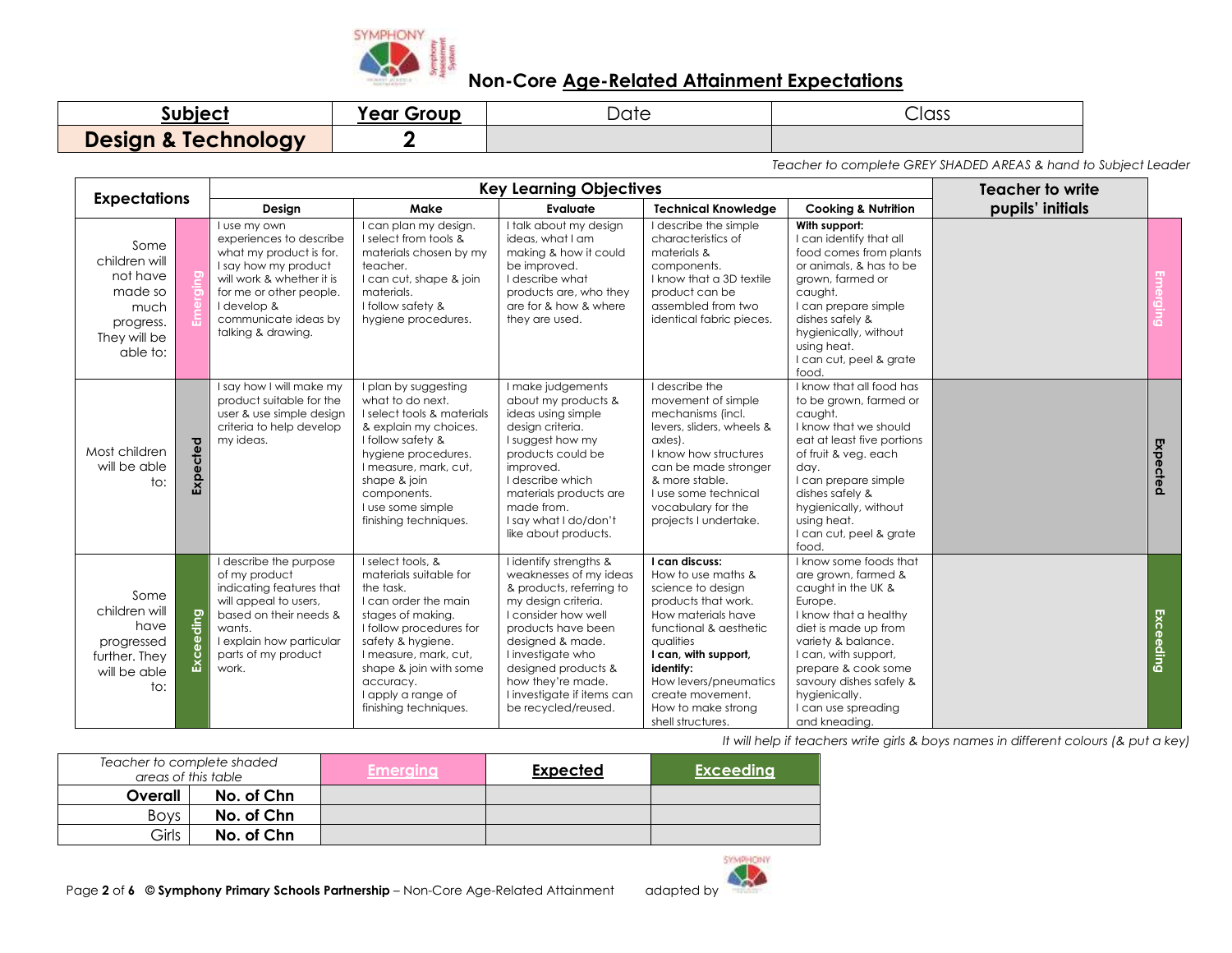

| subject                        | Year Group | –<br>،۱۸۰<br>Duit | Class |
|--------------------------------|------------|-------------------|-------|
| <b>Design &amp; Technology</b> |            |                   |       |

*Teacher to complete GREY SHADED AREAS & hand to Subject Leader*

|                                                                                               |           | <b>Key Learning Objectives</b>                                                                                                                                                                                                                                  |                                                                                                                                                                                                                                                                                                      |                                                                                                                                                                                                                                                                                                                       |                                                                                                                                                                                                                                                                              |                                                                                                                                                                                                                                                                                          | <b>Teacher to write</b> |           |
|-----------------------------------------------------------------------------------------------|-----------|-----------------------------------------------------------------------------------------------------------------------------------------------------------------------------------------------------------------------------------------------------------------|------------------------------------------------------------------------------------------------------------------------------------------------------------------------------------------------------------------------------------------------------------------------------------------------------|-----------------------------------------------------------------------------------------------------------------------------------------------------------------------------------------------------------------------------------------------------------------------------------------------------------------------|------------------------------------------------------------------------------------------------------------------------------------------------------------------------------------------------------------------------------------------------------------------------------|------------------------------------------------------------------------------------------------------------------------------------------------------------------------------------------------------------------------------------------------------------------------------------------|-------------------------|-----------|
| <b>Expectations</b>                                                                           |           | Design                                                                                                                                                                                                                                                          | Make                                                                                                                                                                                                                                                                                                 | Evaluate                                                                                                                                                                                                                                                                                                              | <b>Technical Knowledge</b>                                                                                                                                                                                                                                                   | <b>Cooking &amp; Nutrition</b>                                                                                                                                                                                                                                                           | pupils' initials        |           |
| Some<br>children will<br>not have<br>made so<br>much<br>progress.<br>They will be<br>able to: |           | I say how I will make my<br>product suitable for the<br>user & use simple design<br>criteria to help develop<br>my ideas.                                                                                                                                       | I plan by suggesting<br>what to do next.<br>I select tools & materials<br>& explain my choices.<br>I follow safety &<br>hygiene procedures.<br>I measure, mark, cut,<br>shape & join<br>components.<br>I use some simple<br>finishing techniques.                                                    | I make judgements<br>about my products &<br>ideas using simple<br>design criteria.<br>I suggest how my<br>products could be<br>improved.<br>I describe which<br>materials products are<br>made from.<br>I say what I do/don't<br>like about products.                                                                 | I describe the<br>movement of simple<br>mechanisms (incl.<br>levers, sliders, wheels &<br>axles).<br>I know how structures<br>can be made stronger<br>& more stable.<br>Luse some technical<br>vocabulary for the<br>projects I undertake.                                   | I know that all food has<br>to be grown, farmed or<br>caught.<br>I know that we should<br>eat at least five portions<br>of fruit & veg. each<br>day.<br>I can prepare simple<br>dishes safely &<br>hygienically, without<br>using heat.<br>I can cut, peel & grate.                      |                         |           |
| Most children<br>will be able<br>$\mathsf{to}:$                                               | Expected  | I describe the purpose<br>of my product<br>indicating features that<br>will appeal to users,<br>based on their needs &<br>wants.<br>I explain how particular<br>parts of my product<br>work.                                                                    | I select tools, &<br>materials suitable for<br>the task.<br>I can order the main<br>stages of making.<br>I follow procedures for<br>safety & hygiene.<br>I measure, mark, cut,<br>shape & join with some<br>accuracy.<br>I apply a range of<br>finishing techniques.                                 | I identify strengths &<br>weaknesses of my ideas<br>& products, referring to<br>my design criteria.<br>I consider how well<br>products have been<br>designed & made.<br>I investigate who<br>designed products &<br>how they're made.<br>I investigate if items can<br>be recycled/reused.                            | I can discuss:<br>How to use maths &<br>science to design<br>products that work.<br>How materials have<br>functional & aesthetic<br>aualities<br>I can, with support,<br>identify:<br>How levers/pneumatics<br>create movement.<br>How to make strong<br>shell structures.   | I know some foods that<br>are grown, farmed &<br>caught in the UK &<br>Europe.<br>I know that a healthy<br>diet is made up from<br>variety & balance.<br>I can, with support,<br>prepare & cook some<br>savoury dishes safely &<br>hygienically.<br>I can use spreading<br>and kneading. |                         | Expected  |
| Some<br>children will<br>have<br>progressed<br>further. They<br>will be able<br>to:           | Exceeding | I develop & use my own<br>design criteria to inform<br>my ideas.<br>I model my ideas using<br>prototypes & pattern<br>pieces.<br>I make design decisions<br>that consider the<br>availability & cost of<br>resources, as well as the<br>needs & wants of users. | I select suitable tools &<br>equipment.<br>I confidently justify my<br>choice of materials &<br>components.<br>I discuss safety &<br>hygiene procedures.<br>I measure, mark, cut,<br>shape & join with<br>increasing accuracy.<br>I use various finishing<br>techniques with<br>increasing accuracy. | I identify strengths &<br>weaknesses in my ideas<br>& products, referring to<br>my design criteria, and<br>adapt my design<br>accordingly.<br>I refer to amendments<br>in my evaluation.<br>I investigate & analyse<br>how well products are<br>designed & made.<br>I investigate if items can<br>be recycled/reused. | I can, with support,<br>identify:<br>How to use maths &<br>science to design<br>products that work.<br>How materials have<br>functional & aesthetic<br>qualities.<br>I can identify:<br>How levers/pneumatics<br>create movement.<br>How to make strong<br>shell structures. | I know some foods that<br>are grown & in the<br>wider world.<br>I know that food is<br>needed to provide<br>energy for the body.<br>I can, with support,<br>prepare & cook some<br>savoury dishes safely &<br>hygienically.<br>I use techniques incl.<br>chopping, slicing &<br>baking.  |                         | Exceeding |

| Teacher to complete shaded<br>areas of this table |            | <b>Emerging</b> | <b>Expected</b> | <b>Exceeding</b> |
|---------------------------------------------------|------------|-----------------|-----------------|------------------|
| Overall                                           | No. of Chn |                 |                 |                  |
| <b>Boys</b>                                       | No. of Chn |                 |                 |                  |
| Girls                                             | No. of Chn |                 |                 |                  |

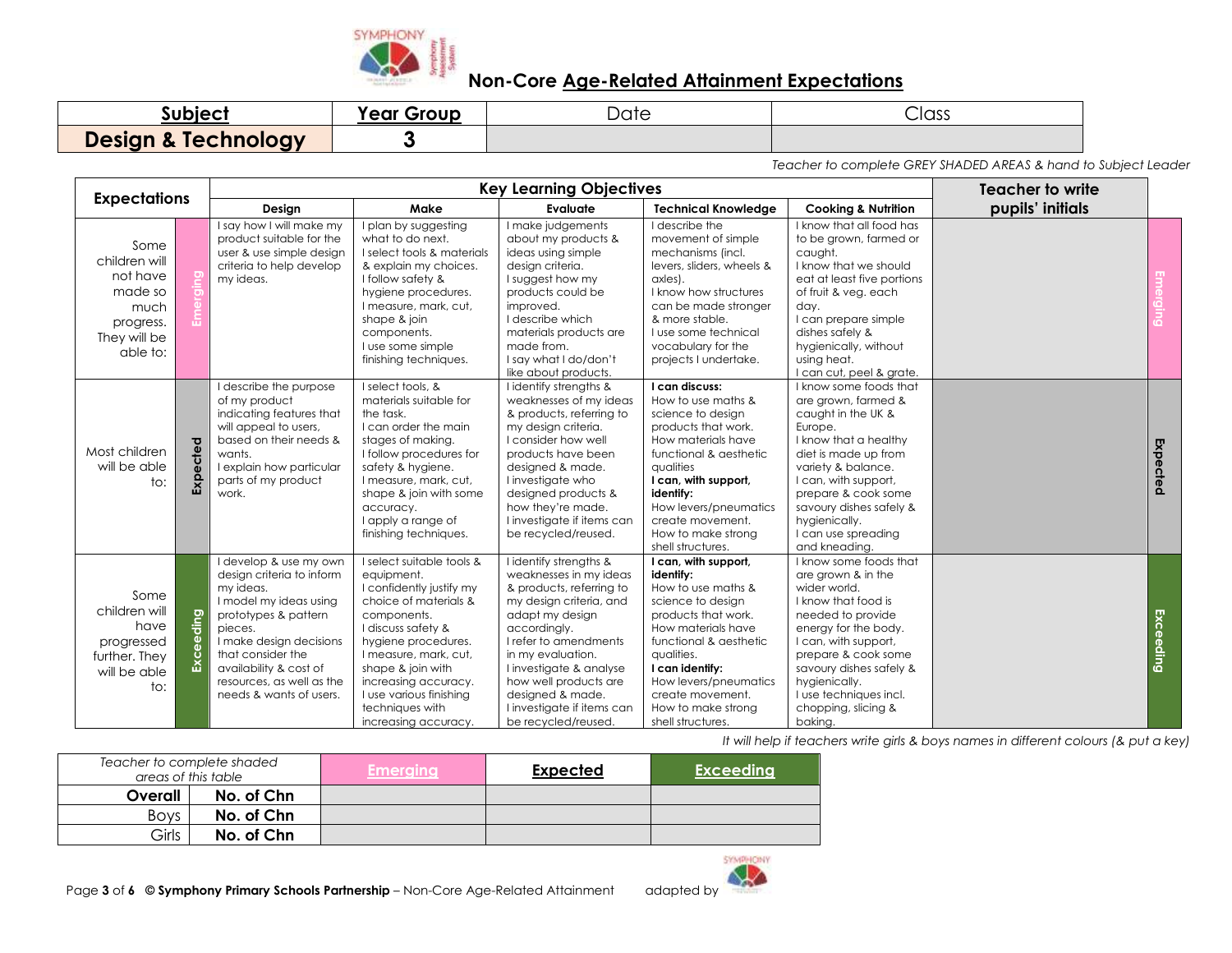

| subject                        | Year Group | Date | Class |
|--------------------------------|------------|------|-------|
| <b>Design &amp; Technology</b> |            |      |       |

*Teacher to complete GREY SHADED AREAS & hand to Subject Leader*

|                                                                                               |           | <b>Key Learning Objectives</b>                                                                                                                                                                                                                                  |                                                                                                                                                                                                                                                                                                                                          |                                                                                                                                                                                                                                                                                                                                                    |                                                                                                                                                                                                                                                                                      |                                                                                                                                                                                                                                                                                         | Teacher to write |           |
|-----------------------------------------------------------------------------------------------|-----------|-----------------------------------------------------------------------------------------------------------------------------------------------------------------------------------------------------------------------------------------------------------------|------------------------------------------------------------------------------------------------------------------------------------------------------------------------------------------------------------------------------------------------------------------------------------------------------------------------------------------|----------------------------------------------------------------------------------------------------------------------------------------------------------------------------------------------------------------------------------------------------------------------------------------------------------------------------------------------------|--------------------------------------------------------------------------------------------------------------------------------------------------------------------------------------------------------------------------------------------------------------------------------------|-----------------------------------------------------------------------------------------------------------------------------------------------------------------------------------------------------------------------------------------------------------------------------------------|------------------|-----------|
| <b>Expectations</b>                                                                           |           | Design                                                                                                                                                                                                                                                          | Make                                                                                                                                                                                                                                                                                                                                     | Evaluate                                                                                                                                                                                                                                                                                                                                           | <b>Technical Knowledge</b>                                                                                                                                                                                                                                                           | <b>Cooking &amp; Nutrition</b>                                                                                                                                                                                                                                                          | pupils' initials |           |
| Some<br>children will<br>not have<br>made so<br>much<br>progress.<br>They will be<br>able to: |           | I describe the purpose<br>of my product<br>indicating features that<br>will appeal to users,<br>based on their needs &<br>wants.<br>I explain how particular<br>parts of my product<br>work.                                                                    | I select materials & tools<br>suitable for the task.<br>I can order the main<br>stages of making.<br>I follow procedures for<br>safety & hygiene.<br>I measure, mark, cut,<br>shape & join with some<br>accuracy.<br>I apply a range of<br>finishing techniques.                                                                         | I identify strengths &<br>weaknesses of my ideas<br>& products, referring to<br>my design criteria.<br>I consider how well<br>products have been<br>designed & made.<br>I investigate who<br>designed products &<br>how they're made.<br>I investigate if items can<br>be recycled/reused.                                                         | I can discuss:<br>How to use maths &<br>science to design<br>products that work.<br>Materials' functional &<br>aesthetic qualities.<br>I can, with support,<br>identify:<br>How levers/pneumatics<br>create movement.<br>How to make strong<br>shell structures.                     | I know some foods that<br>are grown & farmed in<br>the UK & Europe.<br>I know that a healthy<br>diet is made up from<br>variety & balance.<br>I can, with support,<br>prepare & cook some<br>savoury dishes safely &<br>hygienically.<br>I can use spreading<br>and kneading.           |                  |           |
| Most children<br>will be able<br>to:                                                          | Expected  | I develop & use my own<br>design criteria to inform<br>my ideas.<br>I model my ideas using<br>prototypes & pattern<br>pieces.<br>I make design decisions<br>that consider the<br>availability & cost of<br>resources, as well as the<br>needs & wants of users. | I select suitable tools &<br>equipment.<br>I confidently justify my<br>choice of materials &<br>components.<br>I discuss safety &<br>hygiene procedures.<br>I measure, mark, cut,<br>shape & join with<br>increasing accuracy.<br>I use various finishing<br>techniques with<br>increasing accuracy.                                     | I identify strengths &<br>weaknesses in my ideas<br>& products, referring to<br>my design criteria, and<br>adapt my design<br>accordingly.<br>I refer to amendments<br>in my evaluation.<br>I investigate & analyse<br>how well products are<br>designed & made.<br>I investigate if items can<br>be recycled/reused.                              | I can, with support,<br>identify:<br>How to use maths &<br>science to design<br>products that work.<br>How materials have<br>functional & aesthetic<br>qualities.<br>I can identify:<br>How levers/pneumatics<br>create movement.<br>How to make strong<br>shell structures.         | I know some foods that<br>are grown & in the<br>wider world.<br>I know that food is<br>needed to provide<br>energy for the body.<br>I can, with support,<br>prepare & cook some<br>savoury dishes safely &<br>hygienically.<br>I use techniques incl.<br>chopping, slicing &<br>bakina. |                  | Expected  |
| Some<br>children will<br>have<br>progressed<br>further. They<br>will be able<br>to:           | Exceeding | I carry out research to<br>identify the needs.<br>wants & preferences of<br>individuals & groups.<br>I create annotated<br>sketches and cross-<br>sectional drawings.                                                                                           | I explain my choice of<br>tools & equipment in<br>relation to techniques I<br>will be using, & explain<br>my choice of materials<br>according to functional<br>& aesthetic qualities.<br>I produce lists of what I<br>need & formulate<br>step-by-step plans.<br>I accurately measure,<br>mark, cut, shape, join &<br>combine materials. | I consider the views of<br>others to improve work.<br>I critically evaluate the<br>design, make & fitness<br>for purpose as I work.<br>I compare my work to<br>my design specification.<br>I investigate methods of<br>construction, how much<br>products cost to make.<br>how innovative they<br>are, & how sustainable<br>product materials are. | I can, with support,<br>identify:<br>How pulleys, gears &<br>cams work.<br>How electrical circuits<br>can create functional<br>products.<br>How to program a<br>computer to control<br>products I have made.<br>How 3D textile products<br>can be made from a<br>combination shapes. | I know that seasons<br>affect food availability.<br>I can prepare & cook<br>savoury dishes safely &<br>hygienically.<br>I know that recipes can<br>be adapted to change<br>the appearance, taste,<br>texture & aroma of a<br>dish.                                                      |                  | Exceeding |

| Teacher to complete shaded<br>areas of this table |            | <b>Emerging</b> | <b>Expected</b> | <b>Exceeding</b> |
|---------------------------------------------------|------------|-----------------|-----------------|------------------|
| Overall                                           | No. of Chn |                 |                 |                  |
| <b>Boys</b>                                       | No. of Chn |                 |                 |                  |
| Girls                                             | No. of Chn |                 |                 |                  |

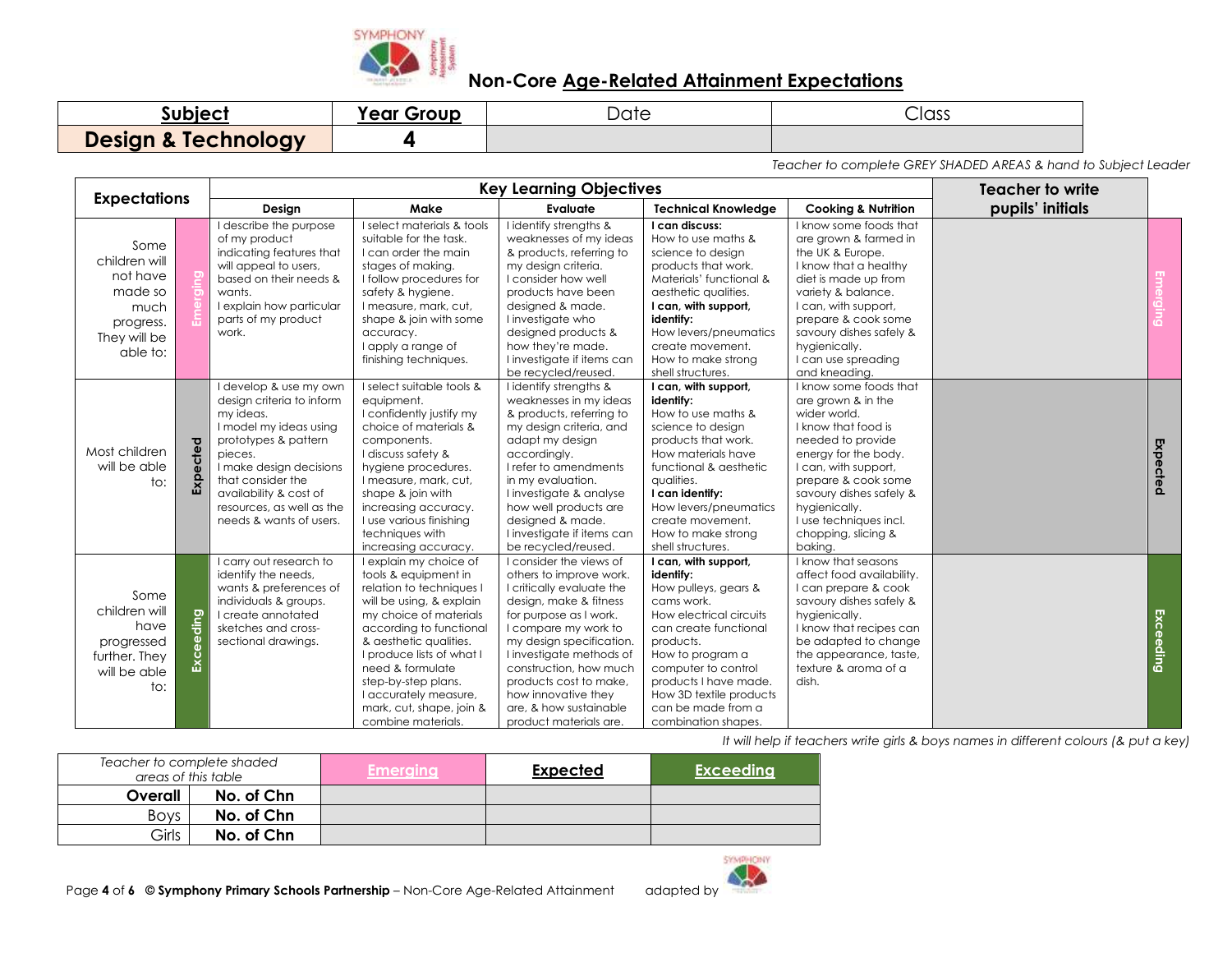

| Subject                        | rear Group | $\overline{\phantom{a}}$<br><i>Date</i> | Class |
|--------------------------------|------------|-----------------------------------------|-------|
| <b>Design &amp; Technology</b> |            |                                         |       |

*Teacher to complete GREY SHADED AREAS & hand to Subject Leader*

|                                                                                                |           | <b>Key Learning Objectives</b>                                                                                                                                                                                                                                                          |                                                                                                                                                                                                                                                                                                                                         |                                                                                                                                                                                                                                                                                                                                                    |                                                                                                                                                                                                                                                                                      |                                                                                                                                                                                                                                                                                            | <b>Teacher to write</b> |           |
|------------------------------------------------------------------------------------------------|-----------|-----------------------------------------------------------------------------------------------------------------------------------------------------------------------------------------------------------------------------------------------------------------------------------------|-----------------------------------------------------------------------------------------------------------------------------------------------------------------------------------------------------------------------------------------------------------------------------------------------------------------------------------------|----------------------------------------------------------------------------------------------------------------------------------------------------------------------------------------------------------------------------------------------------------------------------------------------------------------------------------------------------|--------------------------------------------------------------------------------------------------------------------------------------------------------------------------------------------------------------------------------------------------------------------------------------|--------------------------------------------------------------------------------------------------------------------------------------------------------------------------------------------------------------------------------------------------------------------------------------------|-------------------------|-----------|
| <b>Expectations</b>                                                                            |           | Design<br>Make                                                                                                                                                                                                                                                                          |                                                                                                                                                                                                                                                                                                                                         | Evaluate<br><b>Technical Knowledge</b>                                                                                                                                                                                                                                                                                                             |                                                                                                                                                                                                                                                                                      | <b>Cooking &amp; Nutrition</b>                                                                                                                                                                                                                                                             | pupils' Initials        |           |
| Some<br>children will<br>not have<br>made so<br>much<br>progress.<br>They will be<br>able to:  |           | I develop & use my own<br>design criteria to inform<br>my ideas.<br>I model my ideas using<br>prototypes & pattern<br>pieces.<br>I make design decisions<br>that consider the<br>availability & cost of<br>resources, as well as the<br>needs & wants of users.                         | I select suitable tools &<br>equipment.<br>I confidently justify my<br>choice of materials &<br>components.<br>I discuss safety & hygiene<br>procedures.<br>I measure, mark, cut,<br>shape & join with<br>increasing accuracy.<br>I use various finishing<br>techniques with<br>increasing accuracy.                                    | I identify strengths &<br>weaknesses in my ideas<br>& products, referring to<br>my design criteria, and<br>adapt my design<br>accordingly.<br>I refer to amendments in<br>my evaluation.<br>I investigate & analyse<br>how well products are<br>designed & made.<br>I investigate if items can<br>be recycled/reused.                              | I can, with support,<br>identify:<br>How to use maths &<br>science to design<br>products that work.<br>How materials have<br>functional & aesthetic<br>qualities.<br>I can identify:<br>How levers/pneumatics<br>create movement.<br>How to make strong shell<br>structures.         | I know some foods that<br>are grown & in the wider<br>world.<br>I know that food is<br>needed to provide<br>energy for the body.<br>I can, with support,<br>prepare & cook some<br>savoury dishes safely &<br>hygienically.<br>I use techniques incl.<br>chopping, slicing &<br>bakina.    |                         |           |
| Most children<br>will be able<br>to:                                                           | Expected  | I carry out research to<br>identify the needs, wants<br>& preferences of<br>individuals & groups.<br>I create annotated<br>sketches and cross-<br>sectional drawings.                                                                                                                   | I explain my choice of<br>tools & equipment in<br>relation to techniques I<br>will be using, & explain<br>my choice of materials<br>according to functional<br>& aesthetic qualities.<br>produce lists of what I<br>need & formulate step-<br>by-step plans.<br>I accurately measure,<br>mark, cut, shape, join &<br>combine materials. | I consider the views of<br>others to improve work.<br>I critically evaluate the<br>design, make & fitness<br>for purpose as I work.<br>I compare my work to<br>my design specification.<br>I investigate methods of<br>construction, how much<br>products cost to make.<br>how innovative they are,<br>& how sustainable<br>product materials are. | I can, with support,<br>identify:<br>How pulleys, gears &<br>cams work.<br>How electrical circuits<br>can create functional<br>products.<br>How to program a<br>computer to control<br>products I have made.<br>How 3D textile products<br>can be made from a<br>combination shapes. | I know that seasons<br>affect food availability.<br>I can prepare & cook<br>savoury dishes safely &<br>hygienically.<br>I know that recipes can<br>be adapted to change<br>the appearance, taste,<br>texture & aroma of a<br>dish.                                                         |                         | Expected  |
| Some<br>children will<br>have<br>progressed<br>further. They<br>will be able<br>$\mathsf{to}:$ | Exceeding | I develop a simple<br>design specification to<br>guide my thinking &<br>recognise when my<br>products have to fulfil<br>conflicting requirements.<br>I use computer-aided<br>design.<br>I make design decisions,<br>taking account of<br>constraints such as time,<br>resources & cost. | produce detailed lists of<br>what I need and step-<br>by-step plans.<br>I can measure, mark,<br>cut, shape, assemble,<br>combine & finish<br>materials & components<br>accurately using<br>techniques that involve<br>several steps.<br>I show resourcefulness<br>when tackling problems.                                               | I adapt my design as<br>necessary and refer to<br>this in my evaluation,<br>comparing my product<br>to my design brief &<br>stating how it could be<br>improved further.<br>I investigate & analyse<br>the impact that products<br>have beyond their<br>intended purpose.                                                                          | I can identify & analyse:<br>How pulleys, gears &<br>cams work.<br>How electrical circuits<br>can create functional<br>products.<br>How to program a<br>computer to control<br>products I have made.<br>How 3D textile products<br>can be made from a<br>combination shapes.         | I know how food is<br>processed into forms that<br>can be eaten or used in<br>cookina.<br>I know that different<br>foods contain different<br>substances that are<br>needed for health.<br>I design, prepare & cook<br>savoury dishes.<br>I use a range of food<br>preparation techniques. |                         | Exceeding |

| Teacher to complete shaded<br>areas of this table |            | Emeraina | <b>Expected</b> | <b>Exceeding</b> |
|---------------------------------------------------|------------|----------|-----------------|------------------|
| Overall                                           | No. of Chn |          |                 |                  |
| <b>Boys</b>                                       | No. of Chn |          |                 |                  |
| Girls                                             | No. of Chn |          |                 |                  |